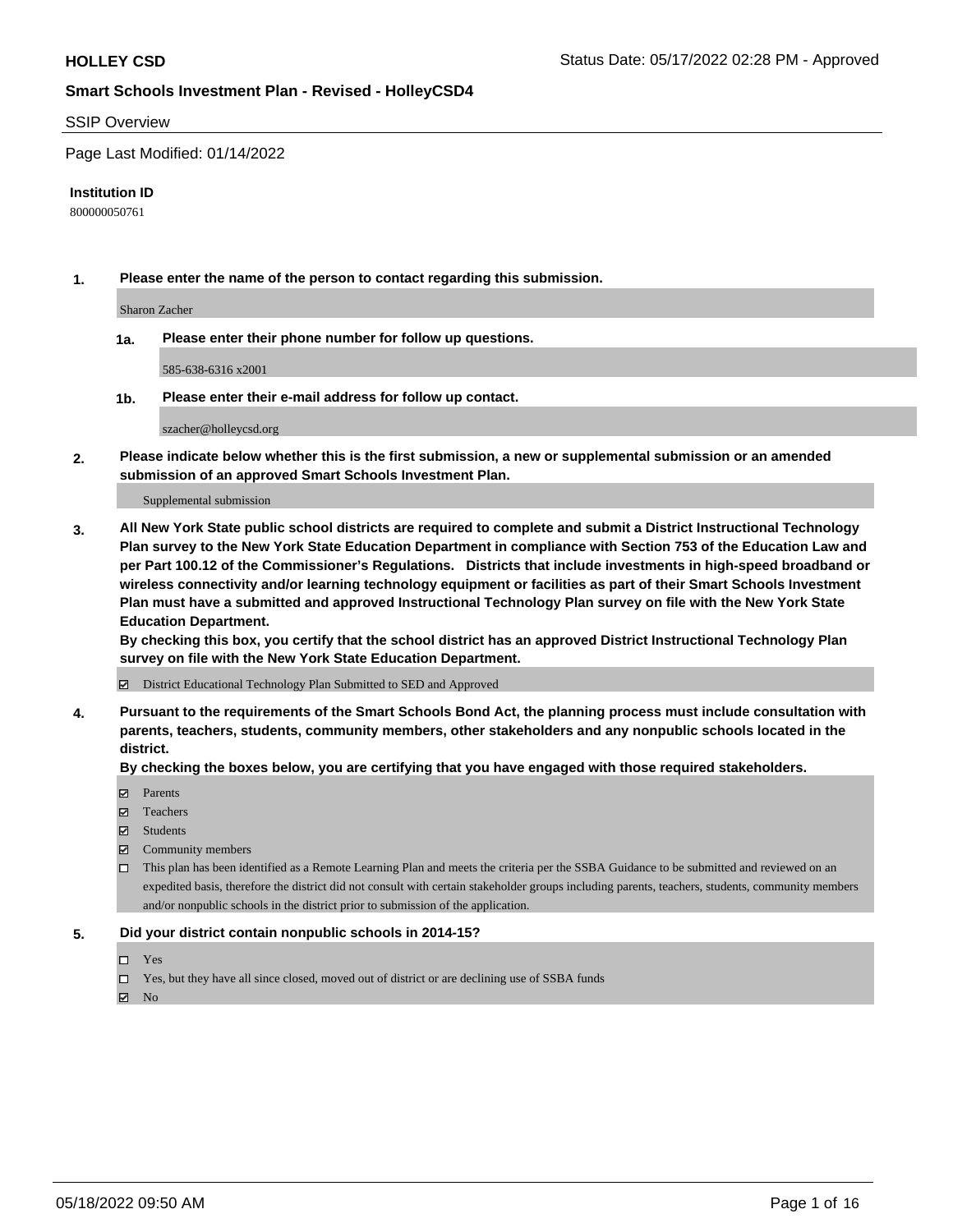## SSIP Overview

Page Last Modified: 01/14/2022

### **6. Certify that the following required steps have taken place by checking the boxes below:**

- The district developed and the school board approved a preliminary Smart Schools Investment Plan.
- $\boxtimes$  The preliminary plan was posted on the district website for at least 30 days. The district included an address to which any written comments on the plan should be sent.
- $\boxtimes$  The school board conducted a hearing that enabled stakeholders to respond to the preliminary plan. This hearing may have occured as part of a normal Board meeting, but adequate notice of the event must have been provided through local media and the district website for at least two weeks prior to the meeting.
- The district prepared a final plan for school board approval and such plan has been approved by the school board.
- $\boxtimes$  The final proposed plan that has been submitted has been posted on the district's website.
- This Plan has been identified as a Remote Learning Plan and meets the criteria per the SSBA Guidance to be submitted and reviewed on an expedited basis, therefore this plan has not met certain stakeholder engagement requirements including, consulting with nonpublic schools in advance of plan submission, having the school board conduct a hearing on the plan and/or posting the plan to the district website for a minimum of 30 days. This district will post the Remote Learning Plan to the district's website upon submission of the application.
- **6a. Please upload the proposed Smart Schools Investment Plan (SSIP) that was posted on the district's website, along with any supporting materials. Note that this should be different than your recently submitted Educational Technology Survey. The Final SSIP, as approved by the School Board, should also be posted on the website and remain there during the course of the projects contained therein.**

HCSD20Preliminary20SSBA20November2020211.pdf

**6b. Enter the webpage address where the final Smart Schools Investment Plan is posted. The Plan should remain posted for the life of the included projects.**

https://www.holleycsd.org/Downloads/HCSD%20Final%20SSBA%20December%202021.pdf

**7. Please enter an estimate of the total number of students and staff that will benefit from this Smart Schools Investment Plan based on the cumulative projects submitted to date.**

970

**8. An LEA/School District may partner with one or more other LEA/School Districts to form a consortium to pool Smart Schools Bond Act funds for a project that meets all other Smart School Bond Act requirements. Each school district participating in the consortium will need to file an approved Smart Schools Investment Plan for the project and submit a signed Memorandum of Understanding that sets forth the details of the consortium including the roles of each respective district.**

 $\Box$  The district plans to participate in a consortium to partner with other school district(s) to implement a Smart Schools project.

**9. Please enter the name and 6-digit SED Code for each LEA/School District participating in the Consortium.**

| <b>Partner LEA/District</b> | <b>ISED BEDS Code</b> |
|-----------------------------|-----------------------|
| (No Response)               | (No Response)         |

#### **10. Please upload a signed Memorandum of Understanding with all of the participating Consortium partners.**

(No Response)

## **11. Your district's Smart Schools Bond Act Allocation is:**

\$1,311,463

## **12. Final 2014-15 BEDS Enrollment to calculate Nonpublic Sharing Requirement**

|            | <b>Public Enrollment</b> | Nonpublic Enrollment | <b>Total Enrollment</b> | l Nonpublic Percentage |
|------------|--------------------------|----------------------|-------------------------|------------------------|
| Enrollment | .047                     |                      | 1.047.00                | 0.00                   |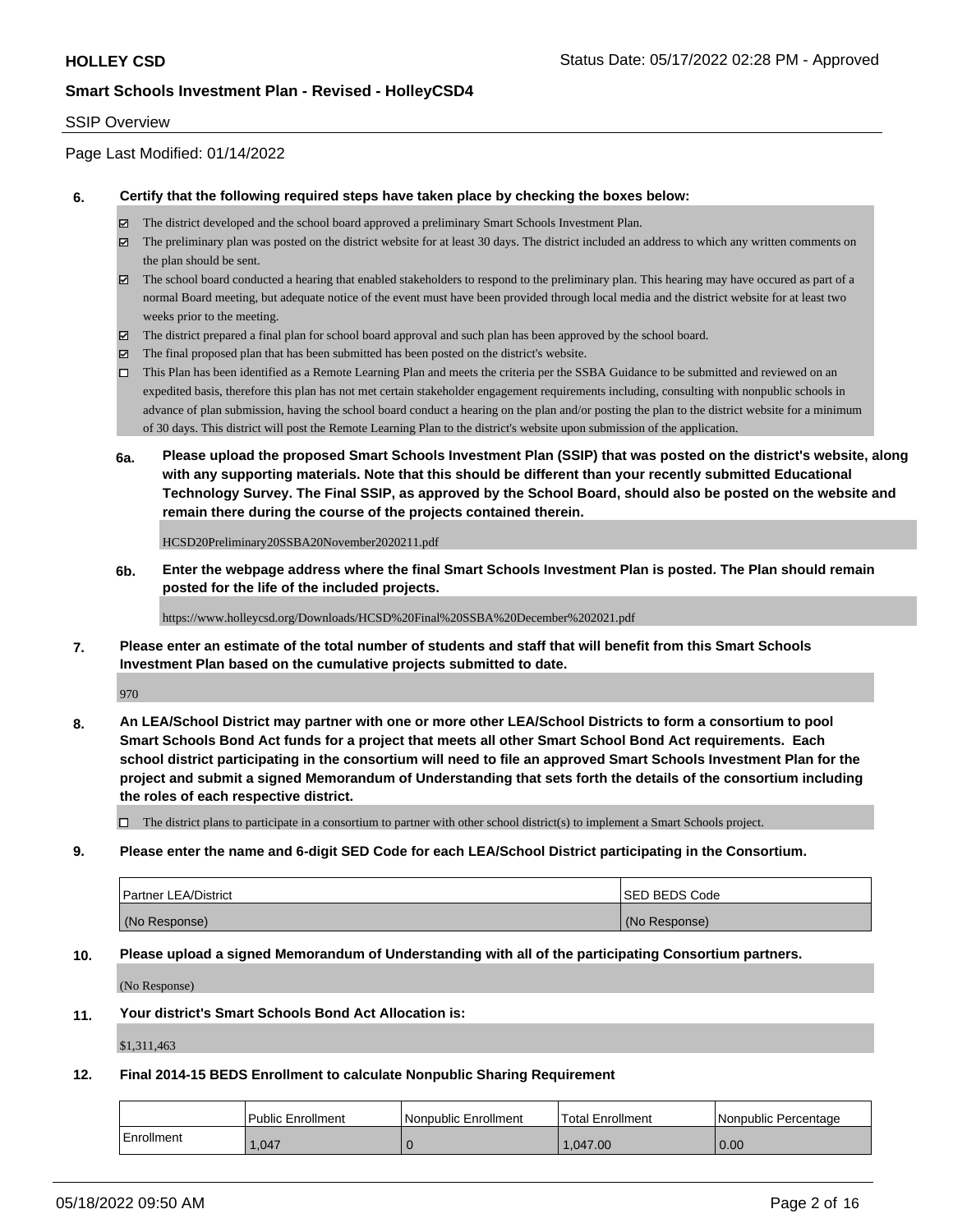# SSIP Overview

Page Last Modified: 01/14/2022

**13. This table compares each category budget total, as entered in that category's page, to the total expenditures listed in the category's expenditure table. Any discrepancies between the two must be resolved before submission.**

|                                            | Sub-Allocations | <b>Expenditure Totals</b> | <b>Difference</b> |
|--------------------------------------------|-----------------|---------------------------|-------------------|
| <b>School Connectivity</b>                 | 0.00            | 0.00                      | 0.00              |
| Connectivity Projects for<br>Communities   | 0.00            | 0.00                      | 0.00              |
| Classroom Technology                       | 129,991.00      | 129,991.00                | 0.00              |
| Pre-Kindergarten Classrooms                | 0.00            | 0.00                      | 0.00              |
| Replace Transportable<br><b>Classrooms</b> | 0.00            | 0.00                      | 0.00              |
| <b>High-Tech Security Features</b>         | 0.00            | 0.00                      | 0.00              |
| Nonpublic Loan                             | 0.00            | 0.00                      | 0.00              |
| Totals:                                    | 129,991         | 129,991                   | 0                 |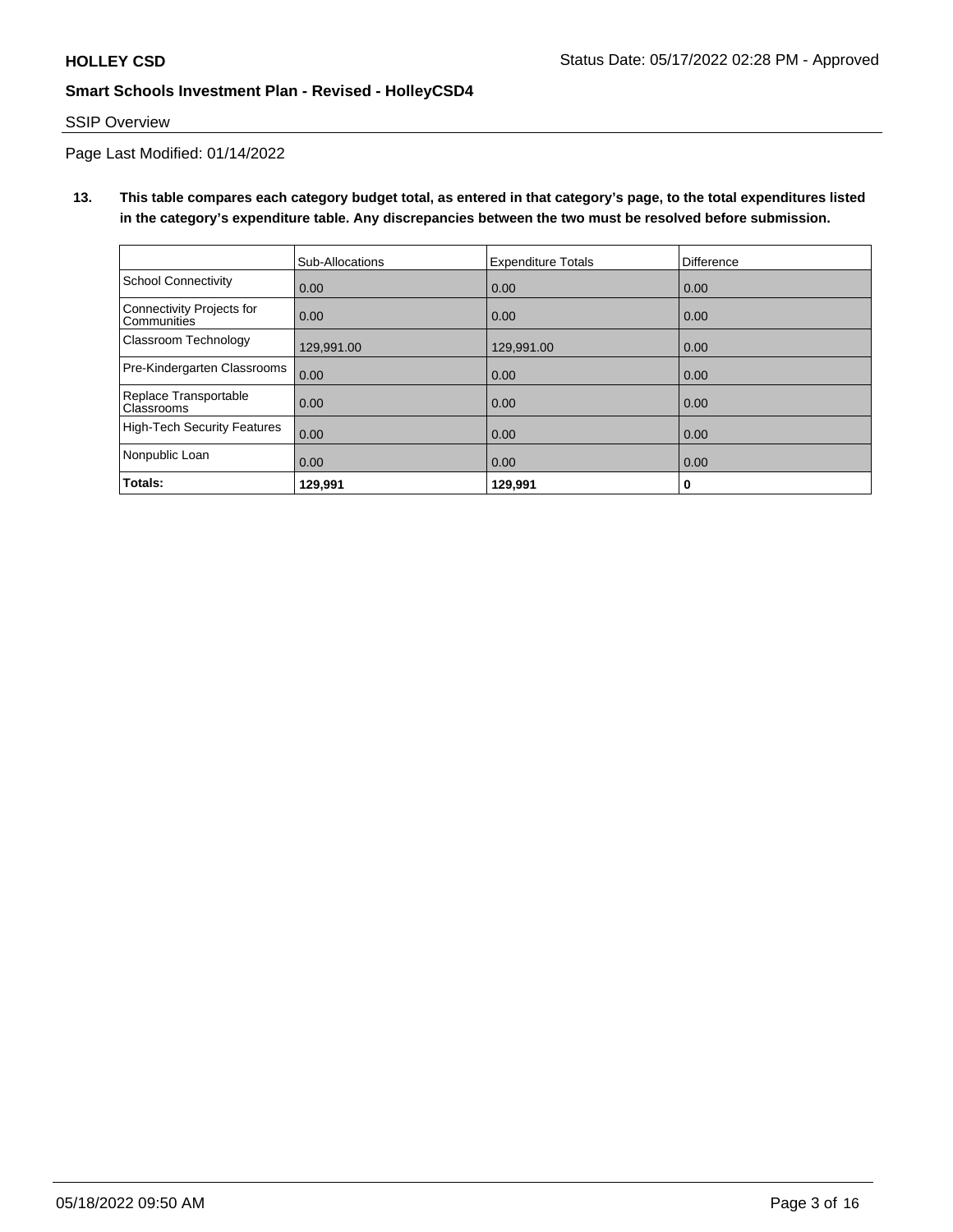## School Connectivity

Page Last Modified: 01/13/2022

- **1. In order for students and faculty to receive the maximum benefit from the technology made available under the Smart Schools Bond Act, their school buildings must possess sufficient connectivity infrastructure to ensure that devices can be used during the school day. Smart Schools Investment Plans must demonstrate that:**
	- **• sufficient infrastructure that meets the Federal Communications Commission's 100 Mbps per 1,000 students standard currently exists in the buildings where new devices will be deployed, or**
	- **• is a planned use of a portion of Smart Schools Bond Act funds, or**
	- **• is under development through another funding source.**

**Smart Schools Bond Act funds used for technology infrastructure or classroom technology investments must increase the number of school buildings that meet or exceed the minimum speed standard of 100 Mbps per 1,000 students and staff within 12 months. This standard may be met on either a contracted 24/7 firm service or a "burstable" capability. If the standard is met under the burstable criteria, it must be:**

**1. Specifically codified in a service contract with a provider, and**

**2. Guaranteed to be available to all students and devices as needed, particularly during periods of high demand, such as computer-based testing (CBT) periods.**

**Please describe how your district already meets or is planning to meet this standard within 12 months of plan submission.**

(No Response)

- **1a. If a district believes that it will be impossible to meet this standard within 12 months, it may apply for a waiver of this requirement, as described on the Smart Schools website. The waiver must be filed and approved by SED prior to submitting this survey.**
	- By checking this box, you are certifying that the school district has an approved waiver of this requirement on file with the New York State Education Department.
- **2. Connectivity Speed Calculator (Required). If the district currently meets the required speed, enter "Currently Met" in the last box: Expected Date When Required Speed Will be Met.**

|                  | l Number of     | Required Speed | Current Speed in Expected Speed |                                    | Expected Date |
|------------------|-----------------|----------------|---------------------------------|------------------------------------|---------------|
|                  | <b>Students</b> | l in Mbps      | <b>Mbps</b>                     | to be Attained                     | When Reauired |
|                  |                 |                |                                 | Within 12 Months Speed Will be Met |               |
| Calculated Speed | (No Response)   | 0.00           | (No Response)                   | (No Response)                      | (No Response) |

**3. Describe how you intend to use Smart Schools Bond Act funds for high-speed broadband and/or wireless connectivity projects in school buildings.**

(No Response)

**4. Describe the linkage between the district's District Instructional Technology Plan and how the proposed projects will improve teaching and learning. (There should be a link between your response to this question and your responses to Question 1 in Section IV - NYSED Initiatives Alignment: "Explain how the district use of instructional technology will serve as a part of a comprehensive and sustained effort to support rigorous academic standards attainment and performance improvement for students."** 

**Your answer should also align with your answers to the questions in Section II - Strategic Technology Planning and the associated Action Steps in Section III - Action Plan.)**

(No Response)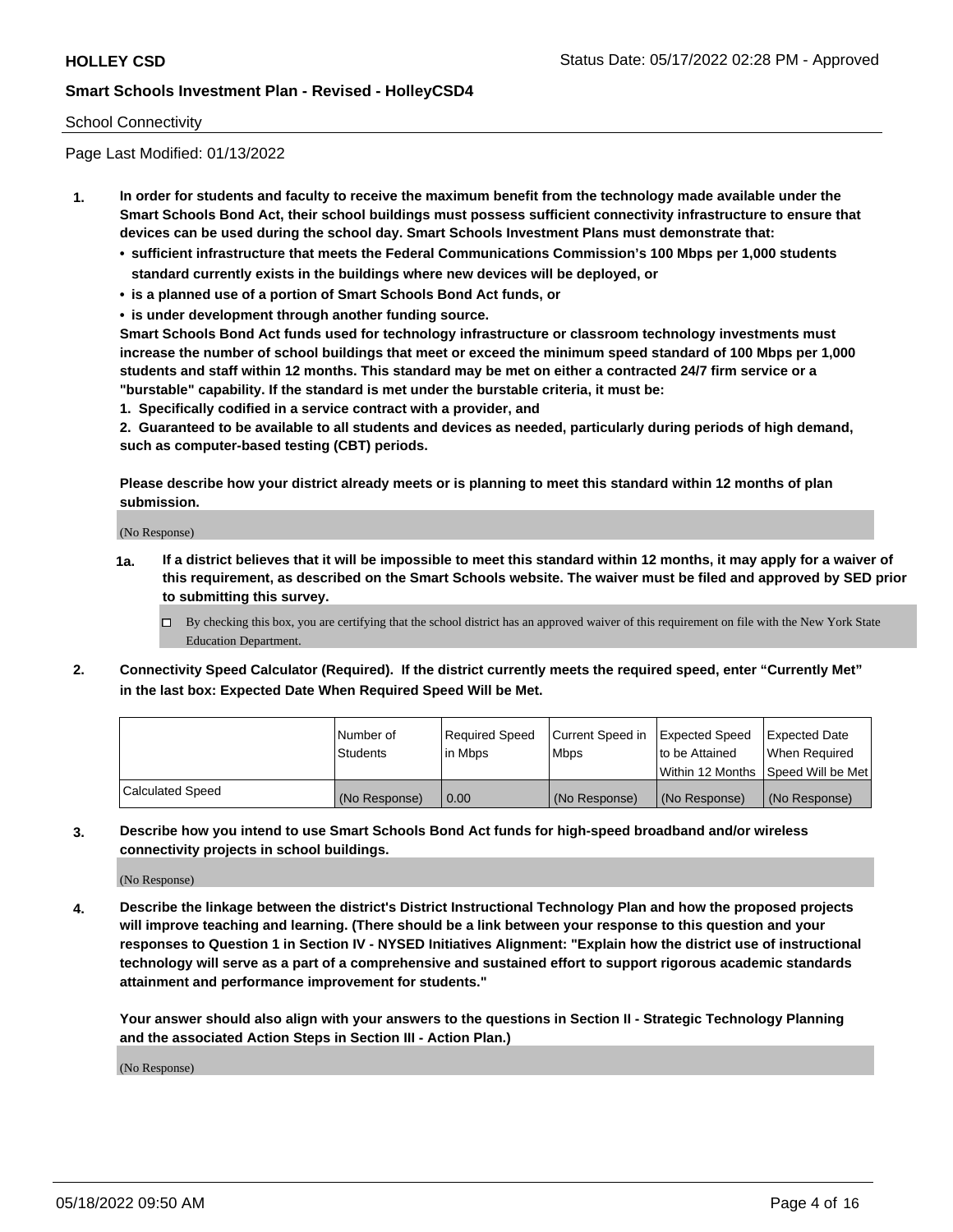#### School Connectivity

Page Last Modified: 01/13/2022

**5. If the district wishes to have students and staff access the Internet from wireless devices within the school building, or in close proximity to it, it must first ensure that it has a robust Wi-Fi network in place that has sufficient bandwidth to meet user demand.**

**Please describe how you have quantified this demand and how you plan to meet this demand.**

(No Response)

**6. Smart Schools plans with any expenditures in the School Connectivity category require a project number from the Office of Facilities Planning. Districts must submit an SSBA LOI and receive project numbers prior to submitting the SSIP. As indicated on the LOI, some projects may be eligible for a streamlined review and will not require a building permit.**

**Please indicate on a separate row each project number given to you by the Office of Facilities Planning.**

| Project Number   |  |
|------------------|--|
| (No<br>Response) |  |

**7. Certain high-tech security and connectivity infrastructure projects may be eligible for an expedited review process as determined by the Office of Facilities Planning.**

**Was your project deemed eligible for streamlined review?**

(No Response)

#### **8. Include the name and license number of the architect or engineer of record.**

| Name          | I License Number |
|---------------|------------------|
| (No Response) | (No Response)    |

#### **9. Public Expenditures – Loanable (Counts toward the nonpublic loan calculation)**

| Select the allowable expenditure type.<br>Repeat to add another item under each type. | <b>PUBLIC</b> Items to be<br>l Purchased | Quantity         | Cost Per Item    | <b>Total Cost</b> |
|---------------------------------------------------------------------------------------|------------------------------------------|------------------|------------------|-------------------|
| (No Response)                                                                         | (No Response)                            | (No<br>Response) | (No<br>Response) | $\overline{0.00}$ |
|                                                                                       |                                          | -0               | 0.00             |                   |

## **10. Public Expenditures – Non-Loanable (Does not count toward nonpublic loan calculation)**

| Select the allowable expenditure | <b>PUBLIC</b> Items to be purchased | Quantity      | Cost per Item | <b>Total Cost</b> |
|----------------------------------|-------------------------------------|---------------|---------------|-------------------|
| type.                            |                                     |               |               |                   |
| Repeat to add another item under |                                     |               |               |                   |
| each type.                       |                                     |               |               |                   |
| (No Response)                    | (No Response)                       | (No Response) | (No Response) | 0.00              |
|                                  |                                     | U             | 0.00          |                   |

#### **11. Final 2014-15 BEDS Enrollment to calculate Nonpublic Sharing Requirement (no changes allowed.)**

|            | <b>Public Enrollment</b> | Nonpublic Enrollment | <b>Total Enrollment</b> | l Nonpublic Percentage |
|------------|--------------------------|----------------------|-------------------------|------------------------|
| Enrollment | 1.047                    |                      | 1.047.00                | 0.00                   |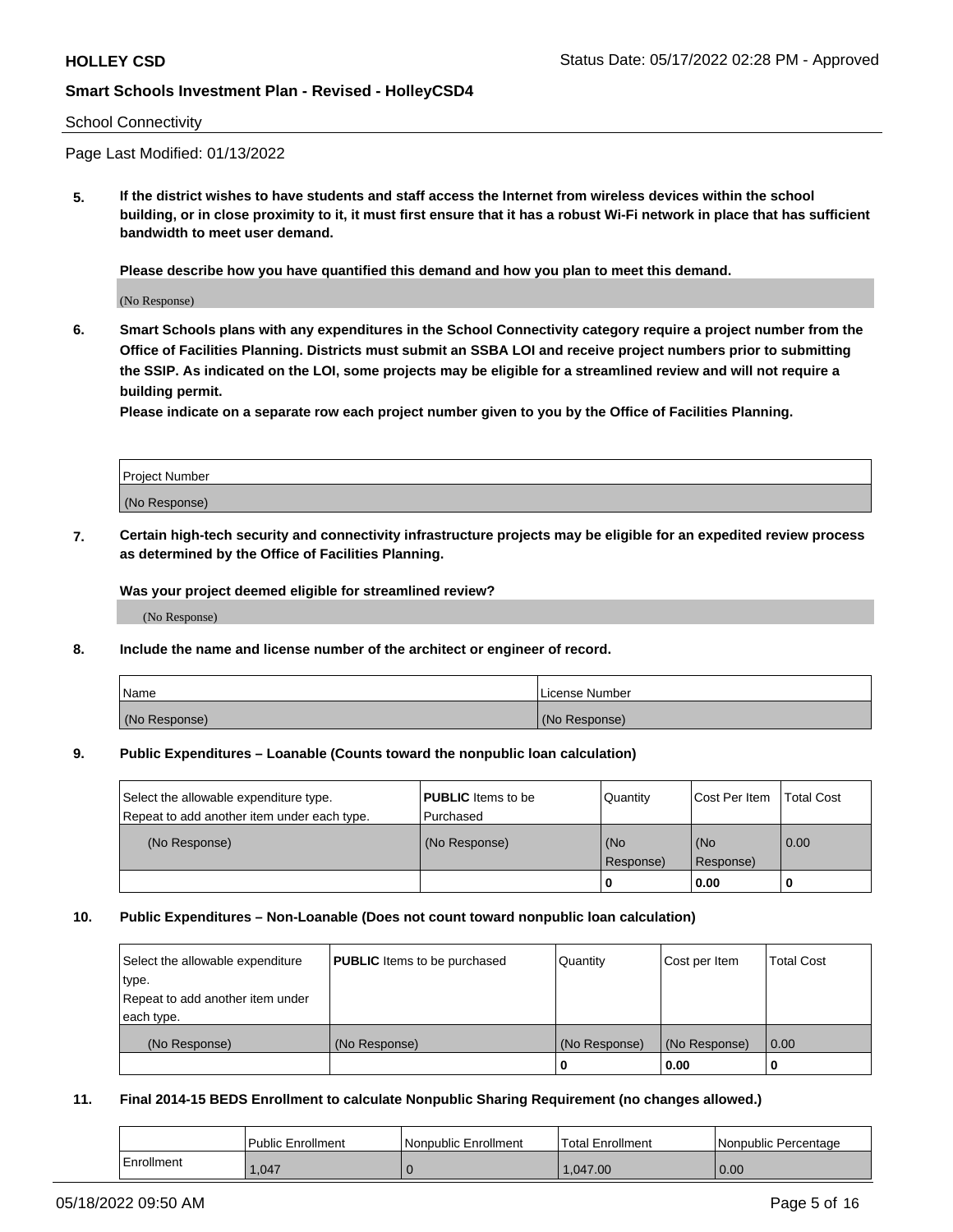# School Connectivity

Page Last Modified: 01/13/2022

## **12. Total Public Budget - Loanable (Counts toward the nonpublic loan calculation)**

|                                                 | <b>Public Allocations</b> | <b>Estimated Nonpublic Loan</b><br>Amount | <b>Estimated Total Sub-Allocations</b> |
|-------------------------------------------------|---------------------------|-------------------------------------------|----------------------------------------|
| Network/Access Costs                            | (No Response)             | 0.00                                      | 0.00                                   |
| School Internal Connections and  <br>Components | (No Response)             | 0.00                                      | 0.00                                   |
| Other                                           | (No Response)             | 0.00                                      | 0.00                                   |
| Totals:                                         | 0.00                      |                                           | 0                                      |

## **13. Total Public Budget – Non-Loanable (Does not count toward the nonpublic loan calculation)**

|                                            | Sub-          |
|--------------------------------------------|---------------|
|                                            | Allocation    |
| Network/Access Costs                       | (No Response) |
| <b>Outside Plant Costs</b>                 | (No Response) |
| School Internal Connections and Components | (No Response) |
| Professional Services                      | (No Response) |
| Testing                                    | (No Response) |
| <b>Other Upfront Costs</b>                 | (No Response) |
| <b>Other Costs</b>                         | (No Response) |
| Totals:                                    | 0.00          |

## **14. School Connectivity Totals**

|                          | Total Sub-Allocations |
|--------------------------|-----------------------|
| Total Loanable Items     | 0.00                  |
| Total Non-Ioanable Items | 0.00                  |
| Totals:                  | 0                     |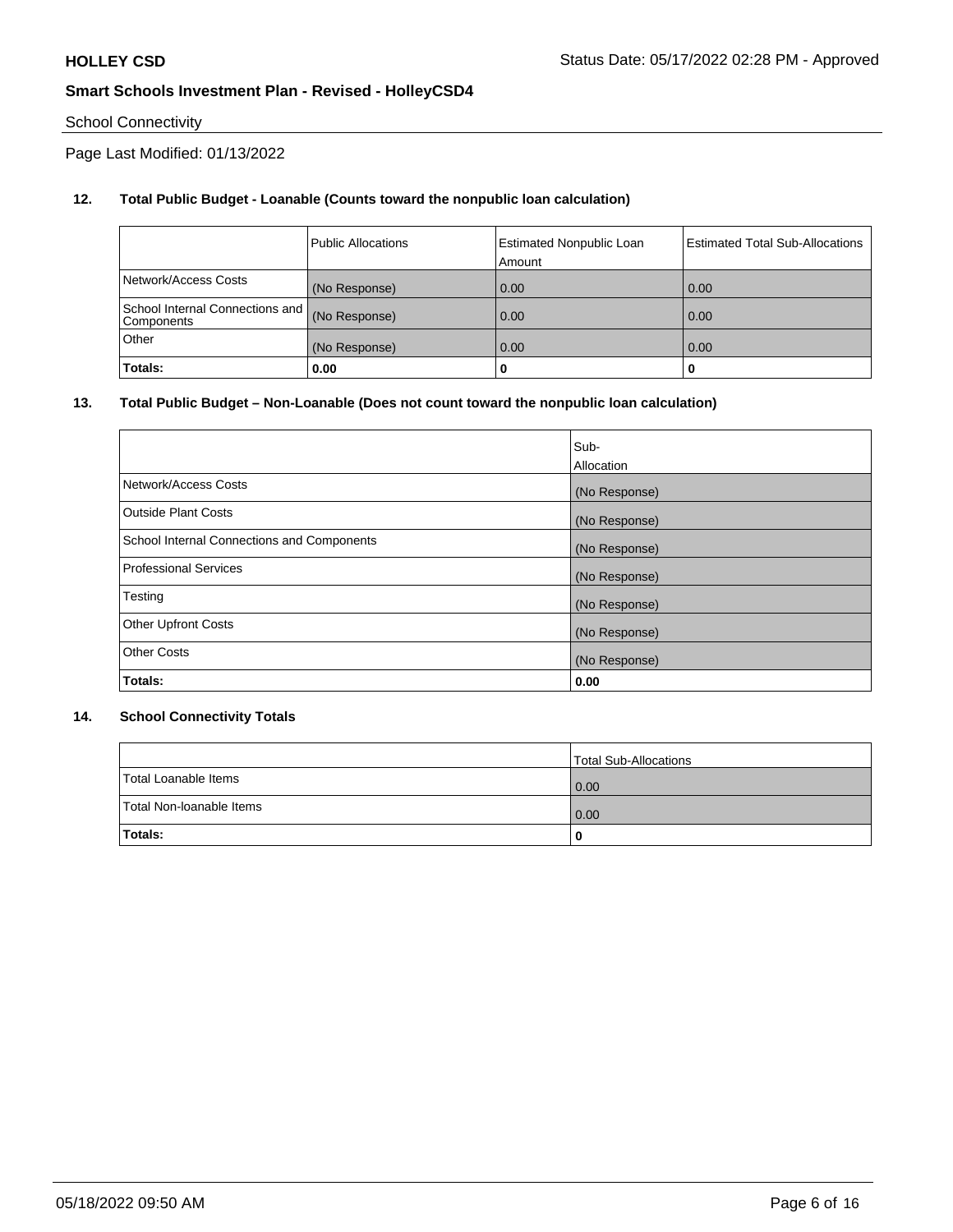Community Connectivity (Broadband and Wireless)

Page Last Modified: 01/13/2022

**1. Describe how you intend to use Smart Schools Bond Act funds for high-speed broadband and/or wireless connectivity projects in the community.**

(No Response)

**2. Please describe how the proposed project(s) will promote student achievement and increase student and/or staff access to the Internet in a manner that enhances student learning and/or instruction outside of the school day and/or school building.**

(No Response)

**3. Community connectivity projects must comply with all the necessary local building codes and regulations (building and related permits are not required prior to plan submission).**

 $\Box$  I certify that we will comply with all the necessary local building codes and regulations.

**4. Please describe the physical location of the proposed investment.**

(No Response)

**5. Please provide the initial list of partners participating in the Community Connectivity Broadband Project, along with their Federal Tax Identification (Employer Identification) number.**

| <b>Project Partners</b> | Federal ID#   |
|-------------------------|---------------|
| (No Response)           | (No Response) |

**6. Please detail the type, quantity, per unit cost and total cost of the eligible items under each sub-category.**

| Select the allowable expenditure          | Item to be purchased | Quantity      | Cost per Item | <b>Total Cost</b> |
|-------------------------------------------|----------------------|---------------|---------------|-------------------|
| type.<br>Repeat to add another item under |                      |               |               |                   |
| each type.                                |                      |               |               |                   |
| (No Response)                             | (No Response)        | (No Response) | (No Response) | 0.00              |
|                                           |                      | 0             | 0.00          |                   |

**7. If you are submitting an allocation for Community Connectivity, complete this table.**

**Note that the calculated Total at the bottom of the table must equal the Total allocation for this category that you entered in the SSIP Overview overall budget.**

|                              | Sub-Allocation |
|------------------------------|----------------|
| Network/Access Costs         | (No Response)  |
| <b>Outside Plant Costs</b>   | (No Response)  |
| Tower Costs                  | (No Response)  |
| Customer Premises Equipment  | (No Response)  |
| <b>Professional Services</b> | (No Response)  |
| Testing                      | (No Response)  |
| <b>Other Upfront Costs</b>   | (No Response)  |
| <b>Other Costs</b>           | (No Response)  |
| Totals:                      | 0.00           |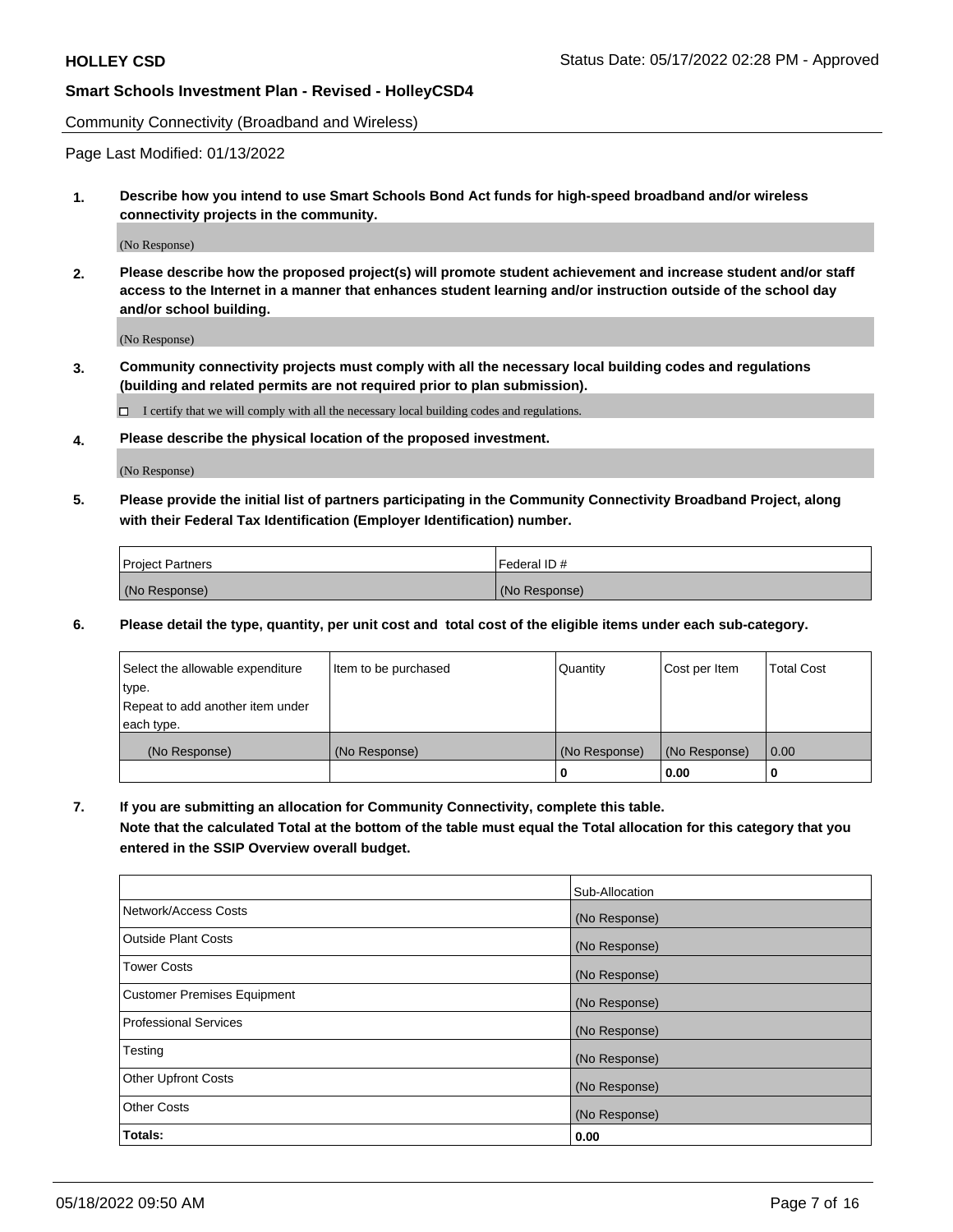## Classroom Learning Technology

Page Last Modified: 01/14/2022

**1. In order for students and faculty to receive the maximum benefit from the technology made available under the Smart Schools Bond Act, their school buildings must possess sufficient connectivity infrastructure to ensure that devices can be used during the school day. Smart Schools Investment Plans must demonstrate that sufficient infrastructure that meets the Federal Communications Commission's 100 Mbps per 1,000 students standard currently exists in the buildings where new devices will be deployed, or is a planned use of a portion of Smart Schools Bond Act funds, or is under development through another funding source.**

**Smart Schools Bond Act funds used for technology infrastructure or classroom technology investments must increase the number of school buildings that meet or exceed the minimum speed standard of 100 Mbps per 1,000 students and staff within 12 months. This standard may be met on either a contracted 24/7 firm service or a "burstable" capability. If the standard is met under the burstable criteria, it must be:**

**1. Specifically codified in a service contract with a provider, and**

**2. Guaranteed to be available to all students and devices as needed, particularly during periods of high demand, such as computer-based testing (CBT) periods.**

**Please describe how your district already meets or is planning to meet this standard within 12 months of plan submission.**

The recently completed wireless backbone infrastructure upgradefrom 2019provides internal bandwidth and reliable wireless coverage for all instructional devices PreK-12.The increase in coverage and density of wireless access points (increasing the quantity from 33 to 134), the recent upgrade to the centralized wireless controller, and planned wired backbone upgrade in SSIP Application 3 (Category5ewiringtoCategory6), leverages the districts 1024MBinternal and internet connections to support current and future demand.

- **1a. If a district believes that it will be impossible to meet this standard within 12 months, it may apply for a waiver of this requirement, as described on the Smart Schools website. The waiver must be filed and approved by SED prior to submitting this survey.**
	- By checking this box, you are certifying that the school district has an approved waiver of this requirement on file with the New York State Education Department.
- **2. Connectivity Speed Calculator (Required). If the district currently meets the required speed, enter "Currently Met" in the last box: Expected Date When Required Speed Will be Met.**

|                  | Number of | Required Speed | Current Speed in Expected Speed | to be Attained                      | Expected Date |
|------------------|-----------|----------------|---------------------------------|-------------------------------------|---------------|
|                  | Students  | l in Mbps      | <b>Mbps</b>                     | Within 12 Months 1Speed Will be Met | When Required |
| Calculated Speed | 980       | 98.00          | 1024                            | 1024                                | Met           |

**3. If the district wishes to have students and staff access the Internet from wireless devices within the school building, or in close proximity to it, it must first ensure that it has a robust Wi-Fi network in place that has sufficient bandwidth to meet user demand.**

**Please describe how you have quantified this demand and how you plan to meet this demand.**

The recent and future enhancements to the wireless network encompass an upgrade to our centralized wireless controller, installation of new upgraded access points in every instructional area, and an upgrade to existing wiring. The district has gone from 33 access points to a total of 134. Each access point now supports 802.11ac Wave 2. We will be upgradingour wired backbone from cat 5e to cat6 wiring. These upgrades will allow us to fully realize the benefits of our exiting 1 Gb. external connection.

**4. All New York State public school districts are required to complete and submit an Instructional Technology Plan survey to the New York State Education Department in compliance with Section 753 of the Education Law and per Part 100.12 of the Commissioner's Regulations.**

**Districts that include educational technology purchases as part of their Smart Schools Investment Plan must have a submitted and approved Instructional Technology Plan survey on file with the New York State Education Department.**

By checking this box, you are certifying that the school district has an approved Instructional Technology Plan survey on file with the New York State Education Department.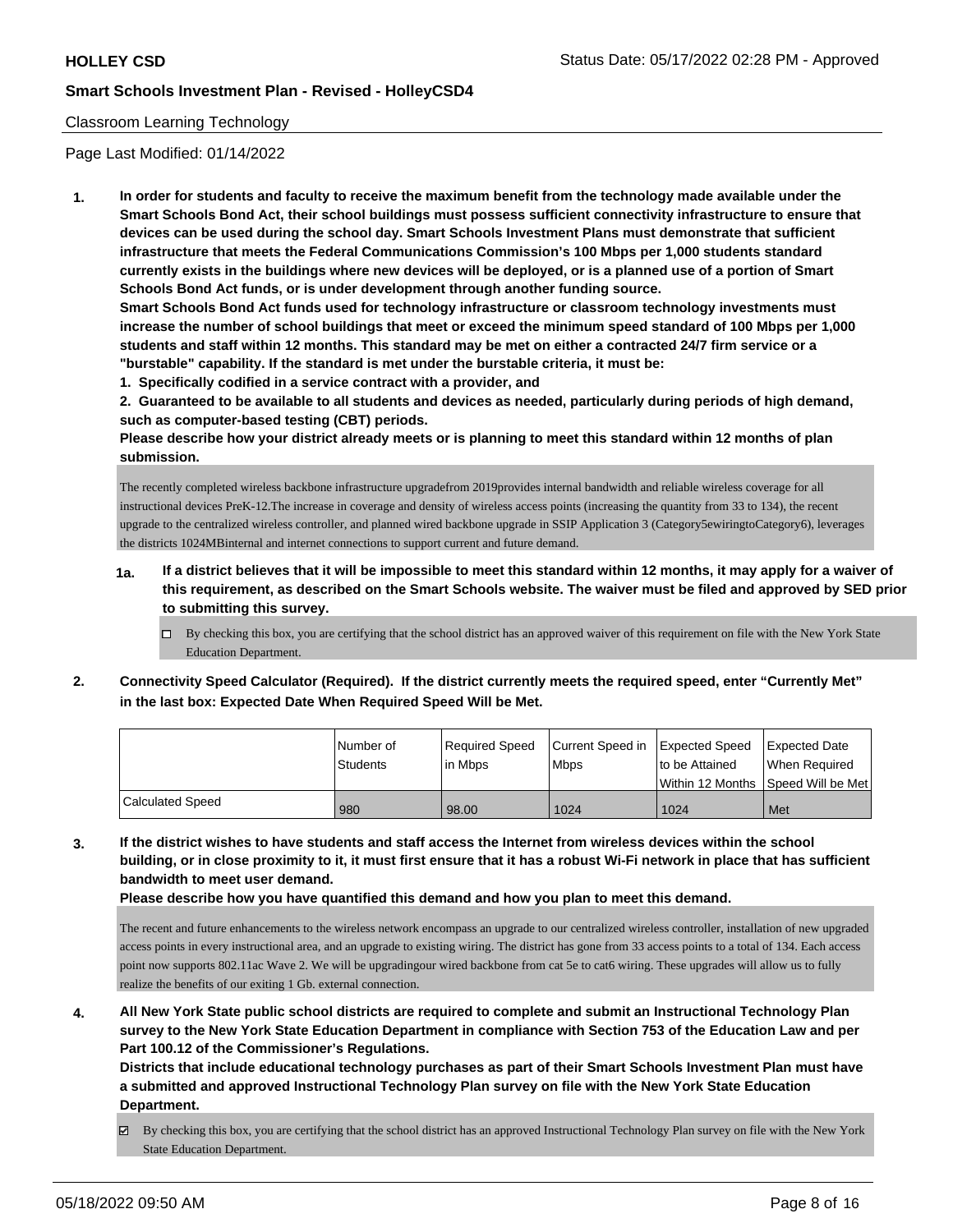## Classroom Learning Technology

Page Last Modified: 01/14/2022

**5. Describe the devices you intend to purchase and their compatibility with existing or planned platforms or systems. Specifically address the adequacy of each facility's electrical, HVAC and other infrastructure necessary to install and support the operation of the planned technology.**

#### Devices: Interactive Displays

Compatibility: All interactive display devices will be compatible with the districts existing network environment and the districts implementation of Office 365;

The recent implementation of an upgraded wireless backbone, allows for pervasive wireless in all classrooms for all district wireless devices; Facilities: The 33 interactive displays are replacing existing Smart Boards, therefore, the existing electrical connections will suffice. Server room locations have UPS systems and generated power.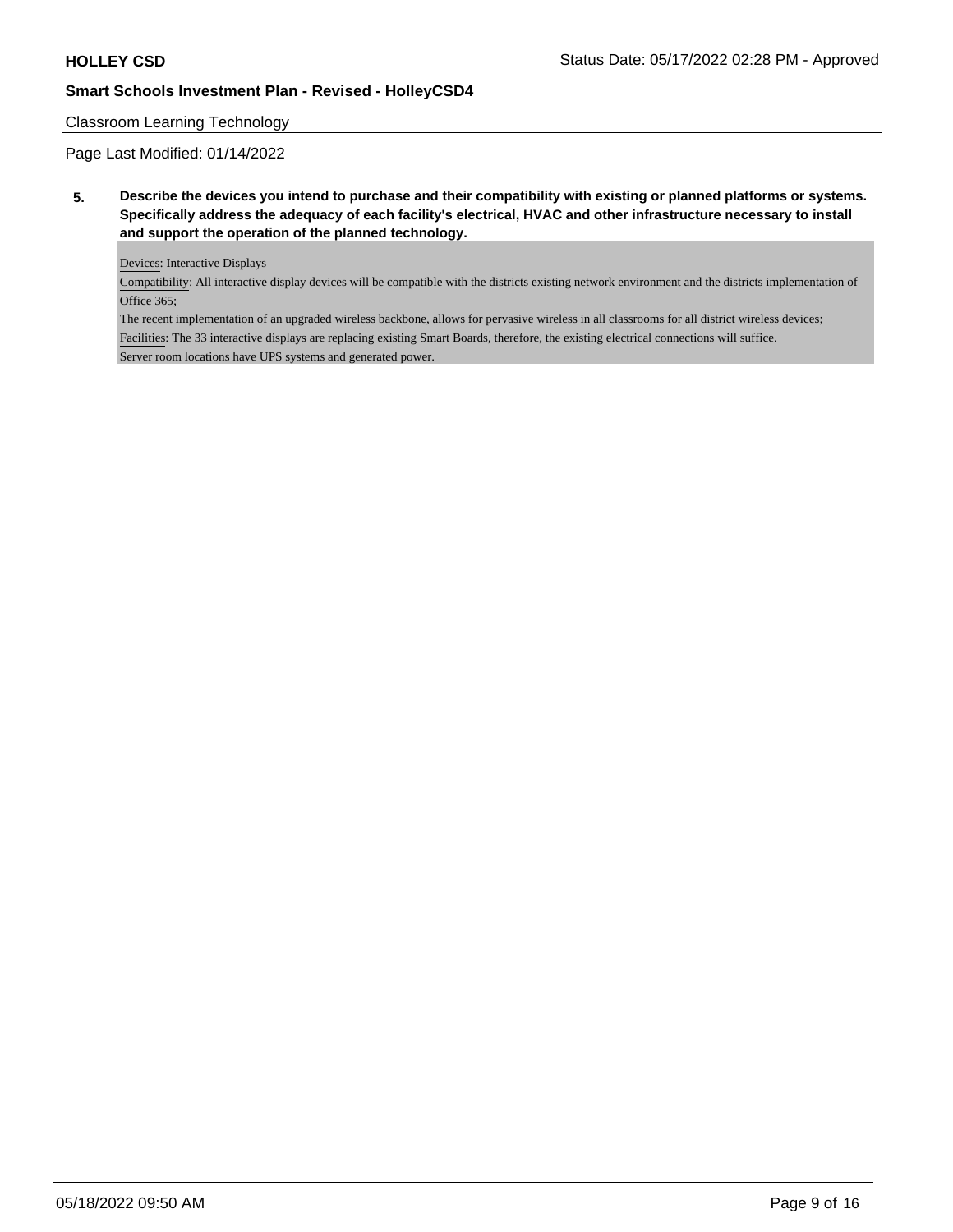#### Classroom Learning Technology

Page Last Modified: 01/14/2022

#### **6. Describe how the proposed technology purchases will:**

- **> enhance differentiated instruction;**
- **> expand student learning inside and outside the classroom;**
- **> benefit students with disabilities and English language learners; and**
- **> contribute to the reduction of other learning gaps that have been identified within the district.**

**The expectation is that districts will place a priority on addressing the needs of students who struggle to succeed in a rigorous curriculum. Responses in this section should specifically address this concern and align with the district's Instructional Technology Plan (in particular Question 2 of E. Curriculum and Instruction: "Does the district's instructional technology plan address the needs of students with disabilities to ensure equitable access to instruction, materials and assessments?" and Question 3 of the same section: "Does the district's instructional technology plan address the provision of assistive technology specifically for students with disabilities to ensure access to and participation in the general curriculum?")**

**In addition, describe how the district ensures equitable access to instruction, materials and assessments and participation in the general curriculum for both SWD and English Language Learners/Multilingual Learners (ELL/MLL) students.**

**Please note: If this plan has been identified as a Remote Learning Plan to be submitted and reviewed on an expedited basis, the district should explain how this plan will facilitate remote and hybrid learning, in lieu of responding to the question above.**

With a Universal Design mindset, teachers and administrators will utilize the interactive flat panels to ensure that students PreK-12 have access to the appropriate tools and instructional systems that they need to be successful. In addition, resources will be available to accommodate students with special learning needs, as well as students requiring ELL services. The district will continue to integrate appropriate resources that enhance instructional rigor, while also providing built-in scaffolding to differentiate and personalize learning experiences.

Features built into the interactive flat panels and its associated software help support all students in the classroom, including general education students, students with special needs, and English Language Learners.

" Increased Participation and Collaboration These 20-point touch panels allow for multiple students to work on the board at the same time, during whole-class instruction, small group lessons, or as part of a differentiated center activity. The Unplug d screen-mirroring feature also allows students to share work from their devices up on the interactive flat panel to collaborate, celebrate, and receive feedback from peers. This instant access to student work can help support teachers in gaining a more in-depth understanding of student comprehension and mastery.

" Mirroring Software - In conjunction with 1:1 devices, every student in the room has a front-row seat to anything displayed on the board, thanks to the built-in mirroring software. All students, but particularly students with vision and/or processing needs, have the ability to mirror any content on the board to their personal device, enlarge it, and annotate over the top of it.

" Home-School-Community Connection In conjunction with Zoom, teachers can use the interactive flat panel to connect remote students working from home with their peers in the classroom. They can also connect with experts inside and outside of the community, bringing virtual field trips into the classroom.

" Differentiated Formative Assessments Software that comes included with the interactive flat panels allows for teachers to build differentiated formative assessment questions into their interactive lessons, to push directly from the board to student 1:1 devices. These formative assessments help hold students accountable for mastery of the content, and helps inform instruction and further differentiation for the teacher moving forward.

Professional development for all general classroom, special education, ELL, and support-area teachers will occur on a regular basis, and adapt to the needs of the students and educators. The use of an instructional technology coach will further provide support with planning tech-based, differentiated, interactive lessons when integrating use of the panels into the curriculum.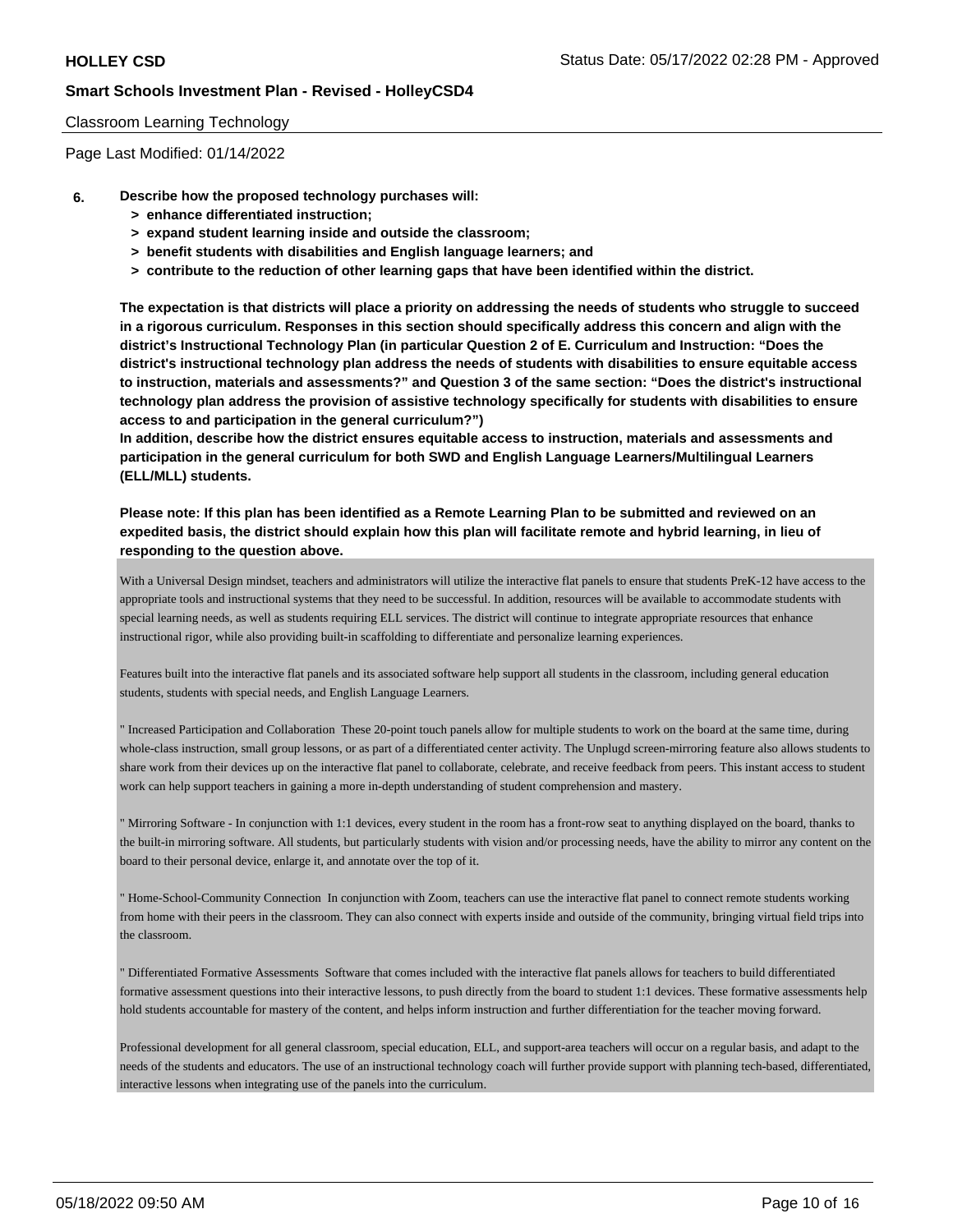## Classroom Learning Technology

Page Last Modified: 01/14/2022

**7. Where appropriate, describe how the proposed technology purchases will enhance ongoing communication with parents and other stakeholders and help the district facilitate technology-based regional partnerships, including distance learning and other efforts.**

The Holley CSD utilizes a Parent Portal in the SchoolTool SIS to communicate with parents about attendance, assignments, grades, and discipline. In addition, the district uses social media accounts on FaceBook and Twitter, the district website, and an Emergency Broadcast System to share information with parents and the community about school-wide and local events. The proposed technology purchases will allow the district to connect, communicate, and collaborate with both families and the community more efficiently and meaningfully. With increased access to digital tools, students will be able to publish and share examples of the learning with a wider and more authentic audience, all while increasing engagement, rigor, and higher-order thinking skills. Rather than simply being consumers of the content, they can be creators. Through blended learning models, instructional materials will be accessible both inside and outside of the school walls, providing alternative ways for students to engage with the class material. With the addition of Office 365 and an LMS, both staff and students also will have the opportunity to share documents and collaborate with peers.

**8. Describe the district's plan to provide professional development to ensure that administrators, teachers and staff can employ the technology purchased to enhance instruction successfully.**

**Note: This response should be aligned and expanded upon in accordance with your district's response to Question 1 of F. Professional Development of your Instructional Technology Plan: "Please provide a summary of professional development offered to teachers and staff, for the time period covered by this plan, to support technology to enhance teaching and learning. Please include topics, audience and method of delivery within your summary."**

**Please note: If this plan has been identified as a Remote Learning Plan to be submitted and reviewed on an expedited basis, the district should provide a statement confirming that the district has provided or will provide professional development on these devices to its staff, in lieu of responding to the question above.**

Holley CSD's professional development plan is a live document that adapts to the needs of the faculty and staff. The district typically utilizes both surveys and group feedback to determine the content and level of differentiation needed for instructional technology professional development, prior to planning. Trainings occur in whole-group, team/department, small group, and 1:1 sessions. Options for self-paced, online learning opportunities are currently being researched.

The goal of all district professional development is to help develop a common vocabulary among faculty and staff, encourage collaboration, and promote the integration of technology to create meaningful learning experiences for students. The focus of our professional development is focused on these key areas:

- Integrating the NYSED Computer Science & Digital Fluency Learning Standards to enhance curriculum and better prepare students for college and career
- Rethinking lessons to incorporate more student-centered, collaborative learning activities
- Leveraging technology and digital tools to support all learners in the classroom
- Using Office 365 and other tools to increase collaboration among faculty, staff, students, and administration
- Utilizing digital formative assessment tools to provide instant feedback for both students and teachers
- Increasing home-school communication with digital tools
- **9. Districts must contact one of the SUNY/CUNY teacher preparation programs listed on the document on the left side of the page that supplies the largest number of the district's new teachers to request advice on innovative uses and best practices at the intersection of pedagogy and educational technology.**
	- By checking this box, you certify that you have contacted the SUNY/CUNY teacher preparation program that supplies the largest number of your new teachers to request advice on these issues.

#### **9a. Please enter the name of the SUNY or CUNY Institution that you contacted.**

SUNY Brockport

**9b. Enter the primary Institution phone number.**

585-395-2258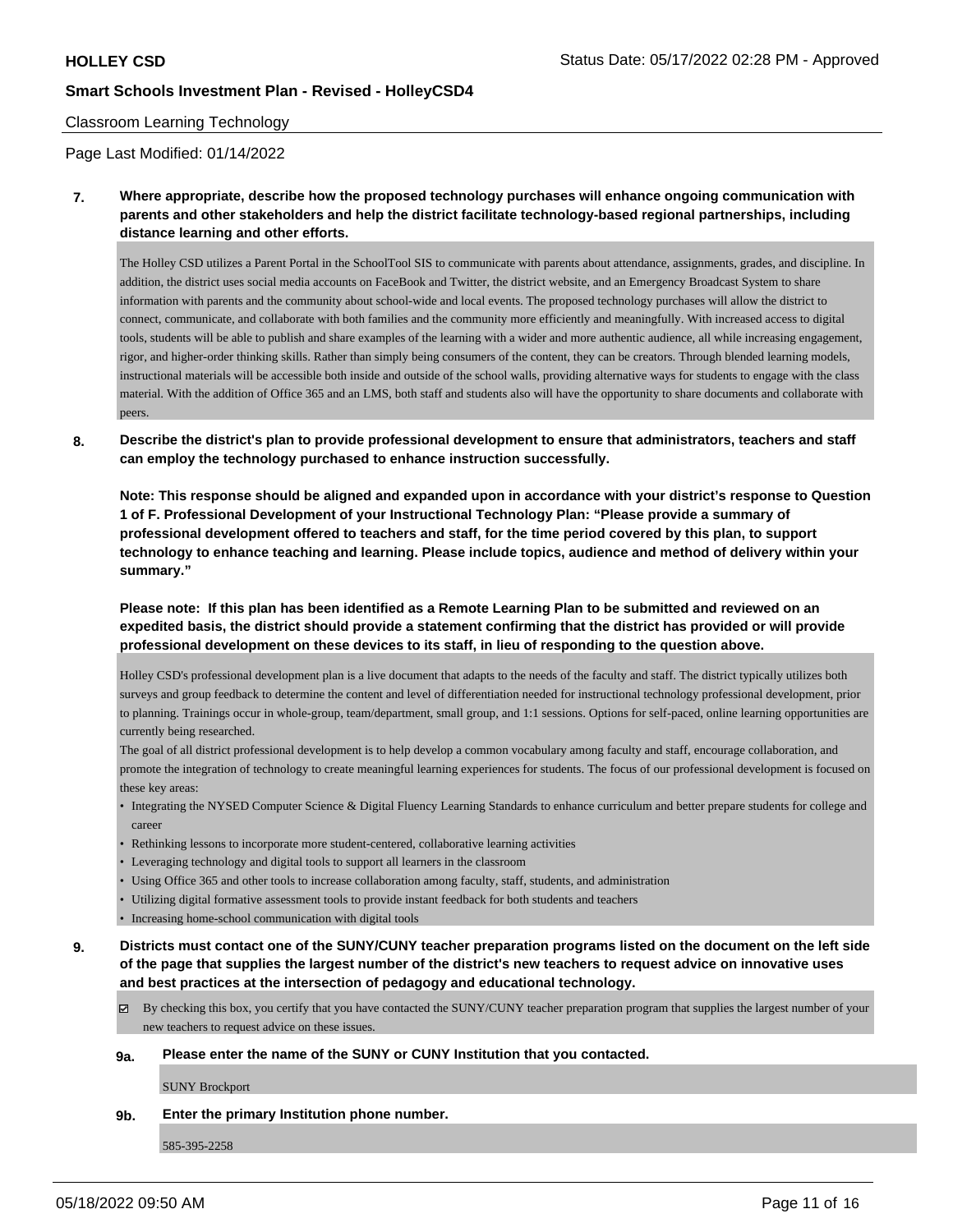## Classroom Learning Technology

Page Last Modified: 01/14/2022

**9c. Enter the name of the contact person with whom you consulted and/or will be collaborating with on innovative uses of technology and best practices.**

#### Dr. Thomas J. Hernandez

**10. To ensure the sustainability of technology purchases made with Smart Schools funds, districts must demonstrate a long-term plan to maintain and replace technology purchases supported by Smart Schools Bond Act funds. This sustainability plan shall demonstrate a district's capacity to support recurring costs of use that are ineligible for Smart Schools Bond Act funding such as device maintenance, technical support, Internet and wireless fees, maintenance of hotspots, staff professional development, building maintenance and the replacement of incidental items. Further, such a sustainability plan shall include a long-term plan for the replacement of purchased devices and equipment at the end of their useful life with other funding sources.**

By checking this box, you certify that the district has a sustainability plan as described above.

**11. Districts must ensure that devices purchased with Smart Schools Bond funds will be distributed, prepared for use, maintained and supported appropriately. Districts must maintain detailed device inventories in accordance with generally accepted accounting principles.**

By checking this box, you certify that the district has a distribution and inventory management plan and system in place.

**12. Please detail the type, quantity, per unit cost and total cost of the eligible items under each sub-category.**

| Select the allowable expenditure | I Item to be Purchased       | Quantity | Cost per Item | <b>Total Cost</b> |
|----------------------------------|------------------------------|----------|---------------|-------------------|
| type.                            |                              |          |               |                   |
| Repeat to add another item under |                              |          |               |                   |
| each type.                       |                              |          |               |                   |
| Interactive Whiteboards          | <b>Boxlight Procolor 75</b>  | 33       | 3,300.00      | 108,900.00        |
| Interactive Whiteboards          | Hardware                     | 33       | 15.00         | 495.00            |
| Interactive Whiteboards          | SG-OTB over the board mounts | 12       | 400.00        | 4,800.00          |
| Interactive Whiteboards          | <b>Balance Box Mounts</b>    | 19       | 625.00        | 11,875.00         |
| Interactive Whiteboards          | Raceway & connectors         | 33       | 25.00         | 825.00            |
| Interactive Whiteboards          | Cables-USB A male to B male  | 14       | 99.00         | 1,386.00          |
| Interactive Whiteboards          | Cables-HDMI cable            | 14       | 75.00         | 1,050.00          |
| Interactive Whiteboards          | Display port to HDMI adapter | 33       | 20.00         | 660.00            |
|                                  |                              | 191      | 4,559.00      | 129,991           |

## **13. Final 2014-15 BEDS Enrollment to calculate Nonpublic Sharing Requirement (no changes allowed.)**

|            | <b>Public Enrollment</b> | Nonpublic Enrollment | <b>Total Enrollment</b> | l Nonpublic<br>l Percentage |
|------------|--------------------------|----------------------|-------------------------|-----------------------------|
| Enrollment | 1,047                    |                      | 1.047.00                | 0.00                        |

#### **14. If you are submitting an allocation for Classroom Learning Technology complete this table.**

|                         | Public School Sub-Allocation | Estimated Nonpublic Loan<br>Amount | Estimated Total Public and<br>Nonpublic Sub-Allocation |
|-------------------------|------------------------------|------------------------------------|--------------------------------------------------------|
|                         |                              | (Based on Percentage Above)        |                                                        |
| Interactive Whiteboards | 129,991.00                   | 0.00                               | 129,991.00                                             |
| <b>Computer Servers</b> | (No Response)                | 0.00                               | 0.00                                                   |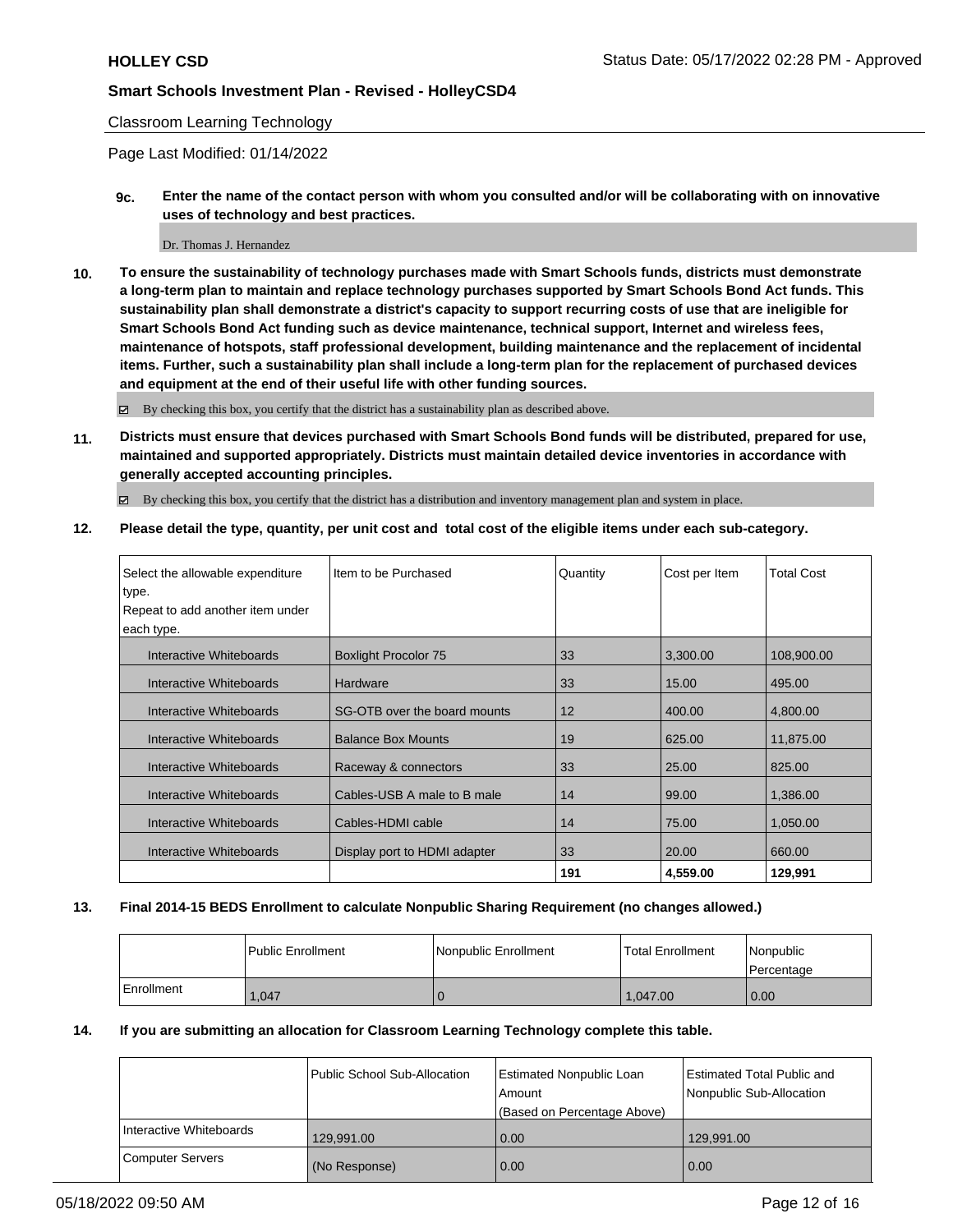# Classroom Learning Technology

# Page Last Modified: 01/14/2022

|                          | Public School Sub-Allocation | <b>Estimated Nonpublic Loan</b><br>Amount | <b>Estimated Total Public and</b><br>Nonpublic Sub-Allocation |
|--------------------------|------------------------------|-------------------------------------------|---------------------------------------------------------------|
|                          |                              | (Based on Percentage Above)               |                                                               |
| <b>Desktop Computers</b> | (No Response)                | 0.00                                      | 0.00                                                          |
| <b>Laptop Computers</b>  | (No Response)                | 0.00                                      | 0.00                                                          |
| <b>Tablet Computers</b>  | (No Response)                | 0.00                                      | 0.00                                                          |
| <b>Other Costs</b>       | (No Response)                | 0.00                                      | 0.00                                                          |
| Totals:                  | 129,991.00                   | 0                                         | 129,991                                                       |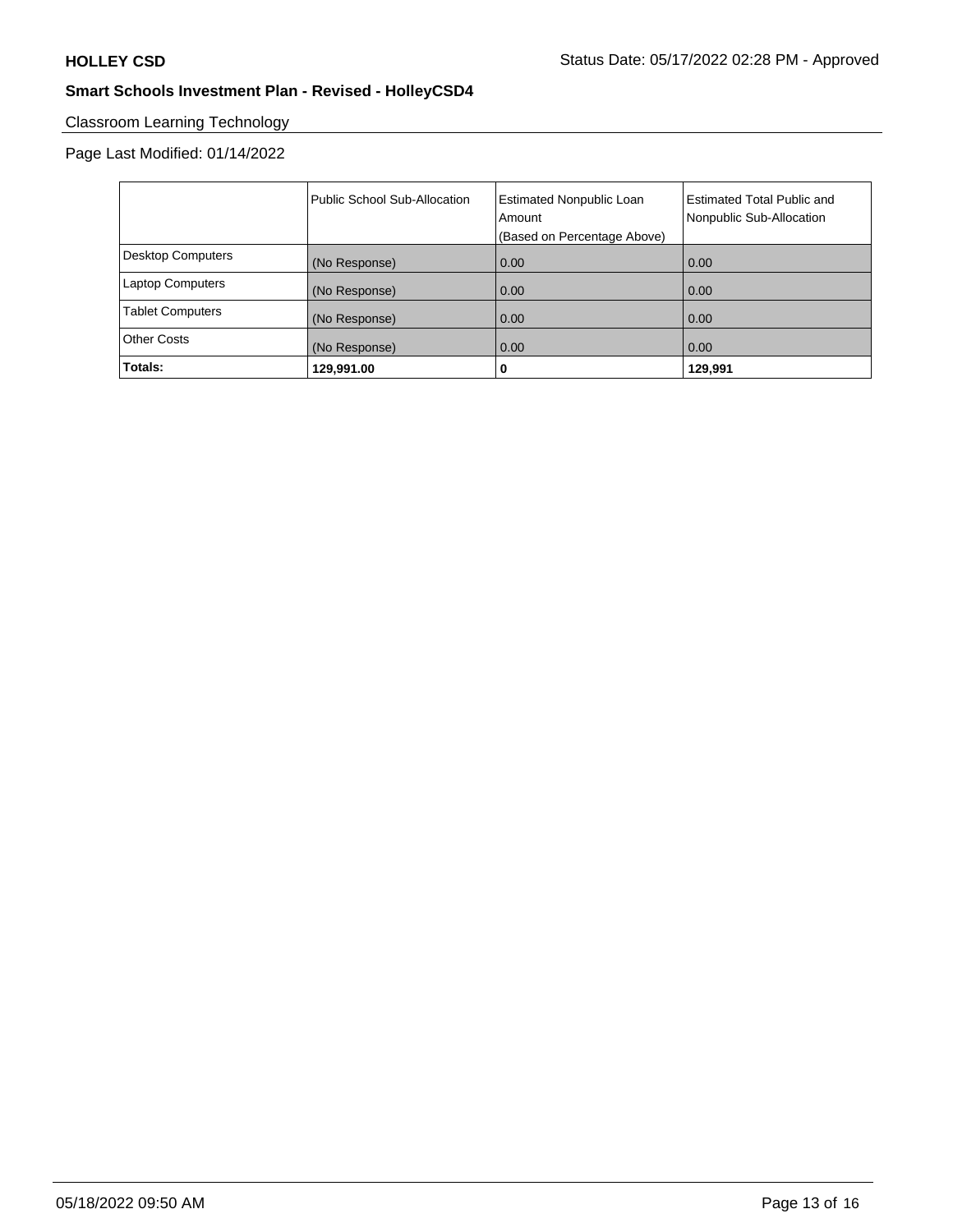#### Pre-Kindergarten Classrooms

Page Last Modified: 01/13/2022

**1. Provide information regarding how and where the district is currently serving pre-kindergarten students and justify the need for additional space with enrollment projections over 3 years.**

(No Response)

- **2. Describe the district's plan to construct, enhance or modernize education facilities to accommodate prekindergarten programs. Such plans must include:**
	- **Specific descriptions of what the district intends to do to each space;**
	- **An affirmation that new pre-kindergarten classrooms will contain a minimum of 900 square feet per classroom;**
	- **The number of classrooms involved;**
	- **The approximate construction costs per classroom; and**
	- **Confirmation that the space is district-owned or has a long-term lease that exceeds the probable useful life of the improvements.**

(No Response)

**3. Smart Schools Bond Act funds may only be used for capital construction costs. Describe the type and amount of additional funds that will be required to support ineligible ongoing costs (e.g. instruction, supplies) associated with any additional pre-kindergarten classrooms that the district plans to add.**

(No Response)

**4. All plans and specifications for the erection, repair, enlargement or remodeling of school buildings in any public school district in the State must be reviewed and approved by the Commissioner. Districts that plan capital projects using their Smart Schools Bond Act funds will undergo a Preliminary Review Process by the Office of Facilities Planning.**

**Please indicate on a separate row each project number given to you by the Office of Facilities Planning.**

| Project Number |  |
|----------------|--|
| (No Response)  |  |

**5. Please detail the type, quantity, per unit cost and total cost of the eligible items under each sub-category.**

| Select the allowable expenditure | Item to be purchased | Quantity      | Cost per Item | <b>Total Cost</b> |
|----------------------------------|----------------------|---------------|---------------|-------------------|
| type.                            |                      |               |               |                   |
| Repeat to add another item under |                      |               |               |                   |
| each type.                       |                      |               |               |                   |
| (No Response)                    | (No Response)        | (No Response) | (No Response) | 0.00              |
|                                  |                      | 0             | 0.00          |                   |

**6. If you have made an allocation for Pre-Kindergarten Classrooms, complete this table.**

**Note that the calculated Total at the bottom of the table must equal the Total allocation for this category that you entered in the SSIP Overview overall budget.**

|                                          | Sub-Allocation |
|------------------------------------------|----------------|
| Construct Pre-K Classrooms               | (No Response)  |
| Enhance/Modernize Educational Facilities | (No Response)  |
| <b>Other Costs</b>                       | (No Response)  |
| Totals:                                  | 0.00           |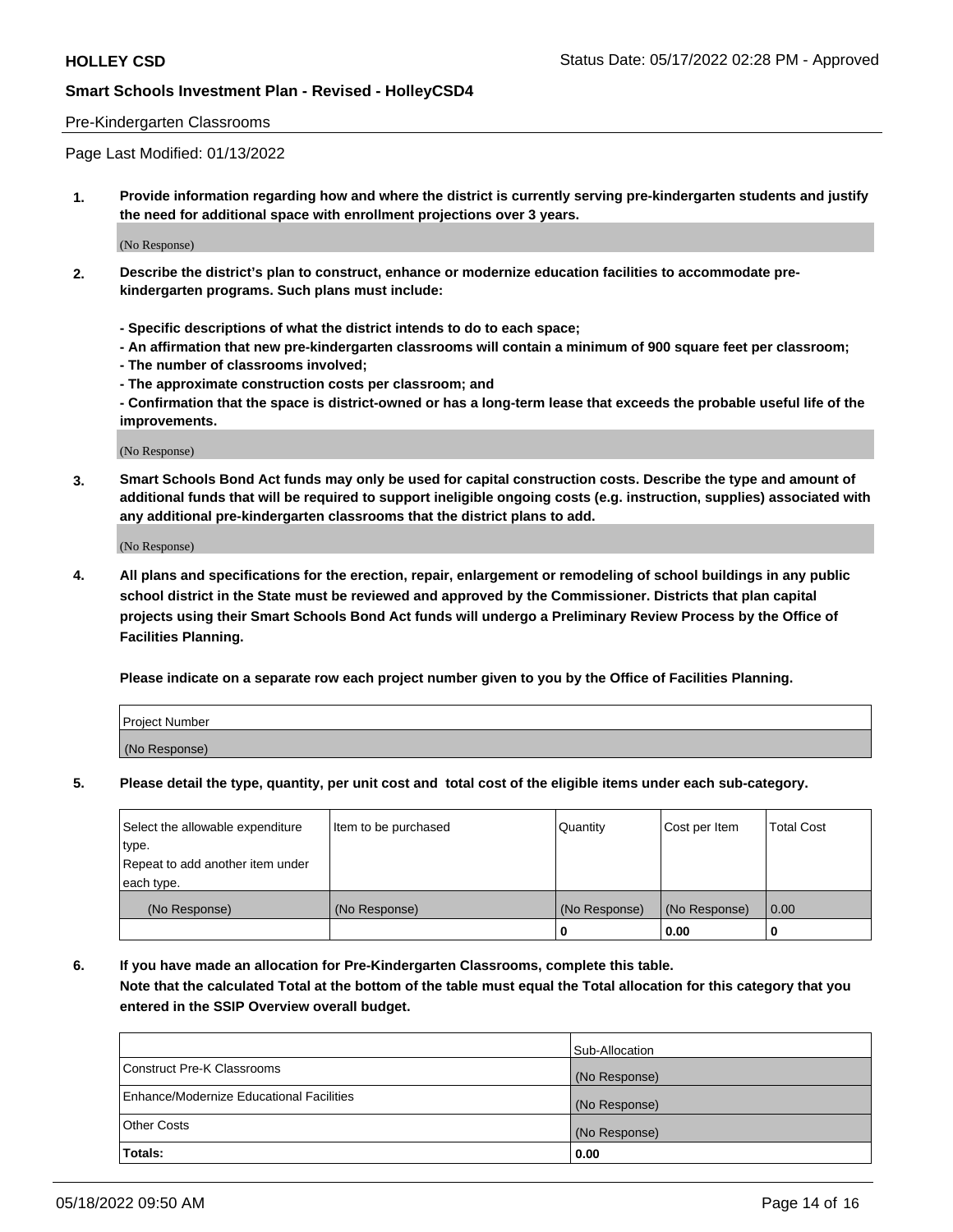#### Replace Transportable Classrooms

Page Last Modified: 01/13/2022

**1. Describe the district's plan to construct, enhance or modernize education facilities to provide high-quality instructional space by replacing transportable classrooms.**

(No Response)

**2. All plans and specifications for the erection, repair, enlargement or remodeling of school buildings in any public school district in the State must be reviewed and approved by the Commissioner. Districts that plan capital projects using their Smart Schools Bond Act funds will undergo a Preliminary Review Process by the Office of Facilities Planning.**

**Please indicate on a separate row each project number given to you by the Office of Facilities Planning.**

| <b>Project Number</b> |  |
|-----------------------|--|
| (No Response)         |  |

**3. For large projects that seek to blend Smart Schools Bond Act dollars with other funds, please note that Smart Schools Bond Act funds can be allocated on a pro rata basis depending on the number of new classrooms built that directly replace transportable classroom units.**

**If a district seeks to blend Smart Schools Bond Act dollars with other funds describe below what other funds are being used and what portion of the money will be Smart Schools Bond Act funds.**

(No Response)

**4. Please detail the type, quantity, per unit cost and total cost of the eligible items under each sub-category.**

| Select the allowable expenditure | Item to be purchased | Quantity      | Cost per Item | <b>Total Cost</b> |
|----------------------------------|----------------------|---------------|---------------|-------------------|
| type.                            |                      |               |               |                   |
| Repeat to add another item under |                      |               |               |                   |
| each type.                       |                      |               |               |                   |
| (No Response)                    | (No Response)        | (No Response) | (No Response) | 0.00              |
|                                  |                      | U             | 0.00          |                   |

**5. If you have made an allocation for Replace Transportable Classrooms, complete this table.**

**Note that the calculated Total at the bottom of the table must equal the Total allocation for this category that you entered in the SSIP Overview overall budget.**

|                                                | Sub-Allocation |
|------------------------------------------------|----------------|
| Construct New Instructional Space              | (No Response)  |
| Enhance/Modernize Existing Instructional Space | (No Response)  |
| <b>Other Costs</b>                             | (No Response)  |
| Totals:                                        | 0.00           |